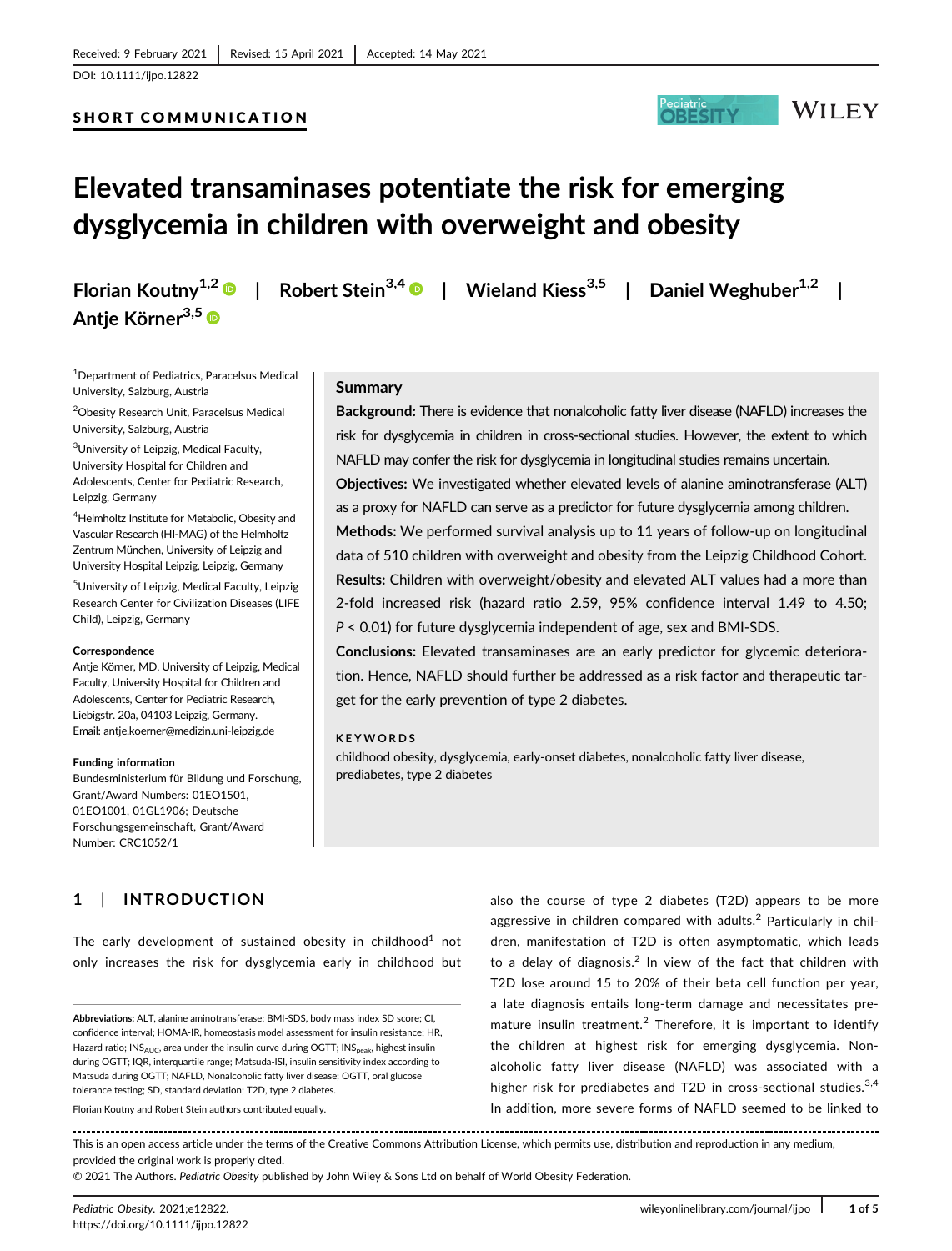2 of 5 WILEY Pediatric Registrict Country of the Country of AL.

an even greater risk of developing  $T2DM<sup>4</sup>$ . The extent to which NAFLD may confer the risk for prediabetes and T2D in longitudinal observations remains to be proven. In this study, we longitudinally investigated if children with obesity and elevated alanine aminotransferase (ALT) values as a proxy for NAFLD are prone to develop dysglycemia.

## 2 | METHODS

We included 510 children and adolescents with overweight and obesity (defined as a body mass index SD score [BMI-SDS] ≥1.28) from the Leipzig Childhood Cohort, comprising data from the LIFE Child  $(NCT02550236)$ ,<sup>5</sup> the Leipzig Childhood Obesity (NCT04491344)<sup>6</sup> and the Leipzig Atherobesity Childhood Cohort (NCT01605123)<sup>7</sup> (see Figure S1 for more details on the selection of study population). Participants were free of medications and diseases affecting glucose metabolism at baseline. All studies were approved by the local ethics committee. Written informed consent was provided by the legal guardian and the child itself from the age of 12 years on prior to study participation. All participants underwent oral glucose tolerance testing (OGTT) and assessment of ALT at baseline and at the follow-up visit (median follow-up period of 2.9 years, Table 1) between 1999 and 2019. For OGTT, subjects ingested 1.75 g/kg body weight dextrose (maximum 75 g) after a 10 hour overnight fast. Venous blood samples were drawn directly before glucose challenge and 30, 60, 90 and 120 minutes afterward. Glucose response was classified according to the criteria of the American Diabetes Association (ADA)<sup>8</sup> into impaired fasting glucose (IFG, ≥5.6 mmol/L), diabetic fasting glucose (DFG, ≥7.0 mmol/L), impaired glucose tolerance (IGT, 2-hour glucose ≥7.8 mmol/L) and diabetic glucose tolerance (2-hour glucose ≥11.1 mmol/ L). Homeostasis model assessment for insulin resistance (HOMA-IR) was calculated as a measure of hepatic insulin resistance, the insulin sensitivity index according to Matsuda (Matsuda-ISI) and area under the insulin curve during  $OGTT$  ( $INS_{AUC}$ ) were calculated as measures of peripheral insulin resistance/sensitivity as described elsewhere.<sup>9-11</sup> ALT as a surrogate marker for NAFLD was used to stratify all participants into two different groups at baseline: (i) ALT≤24 U/L,  $n = 281$  (control group) and (ii) ALT>24 U/L),  $n = 229$  (elevated group).<sup>12</sup> The risk for emerging dysglycemia was assessed by Kaplan–Meier analyses and cox proportional hazard regression. Dysglycemia was defined according to ADA criteria as having IFG or DFG, in combination with IGT or DGT, and/or treatment with metformin. Height and weight were assessed by standardized and calibrated scales without shoes and clothing. BMI was transformed to sex- and age-specific SD scores (SDS) based on reference values from the German population.<sup>13</sup> Statistical analysis was performed using R software package R version 3.2.5 (R Foundation for Statistical Computing, Vienna Austria; [http://www.R-project.org/](http://www.r-project.org/)).

## 3 | RESULTS

A total number of 510 children and adolescents with overweight and obesity were included in this study (Table 1). Among all participants, aged 2 to 19 years at baseline, 62 experienced dysglycemia during 11 years of follow-up (Table S1).

Children with overweight/obesity, who presented with elevated ALT, but without dysglycemia at baseline, had a significantly increased risk for glycemic deterioration compared with the control group (logrank test: P-value<0.001). Approx. 50% vs 25% of children had developed dysglycemia after 8 years (Figure 1). Elevated ALT as a proxy of NAFLD more than doubled the risk for dysglycemia among children with overweight independently of BMI-SDS, age and sex (hazard ratio 2.59, 95% CI 1.49 to 4.50; P < 0.01, Table 1). We repeated the cox proportional hazard regression with the full linear spectrum of ALT levels at baseline and confirmed ALT levels as a significant predictor for emerging dysglycemia independently of age, sex and BMI-SDS (log-rank test: P-value<0.001). Of note, insulin sensitivity was already diminished along with elevated ALT levels at baseline (Table 1). Thereafter, especially hepatic insulin resistance (HOMA-IR) increased further with time within the elevated ALT group, whereas peripheral insulin resistance ( $INS_{AUC}$ , Matsuda-ISI) remained stable or deteriorated only slightly (Figure S2).

## 4 | DISCUSSION

Our results highlight, that even though the degree of obesity is related to the emergence of dysglycemia, the presence of elevated ALT values as a proxy for NAFLD confers an additional and independent risk for progressively deteriorating glucose metabolism already in childhood. Our findings are in line with a smaller study showing the emergence of diabetes in children with (biopsy-proven) NAFLD within a period of 4.5 years,<sup>14</sup> even though presence of diabetes relied on phone interview in that study. In addition, a recent study based on data from German and British adults concluded that participants with fatty liver disease and insulin resistance clustered to a subphenotype with the highest risk for emerging T2D during a 10-20 year follow-up period.<sup>15</sup> In line with those findings, we were able to show that deterioration among the elevated ALT group was especially pronounced for hepatic insulin resistance (HOMA-IR) rather than for peripheral insulin resistance ( $\text{INS}_{\text{AUC}}$ , Matsuda-ISI). These results support the role of NAFLD as a driver for hepatic insulin resistance and hence dysglycemia.

There is clinical evidence that a resolution of NAFLD during followup of adult patients lowers the risk of future T2D development independent of potential cofounders like BMI and weight loss.<sup>16-18</sup> This can be explained by reduced secretion of hepatokines and proinflammatory mediators through reduced lipotoxicity which affects both NAFLD status and T2DM incidence risk. $19$  Of course, lifestyle intervention alone may beneficially impact the risk of T2DM.<sup>20</sup> Still, it cannot be disregarded that an improvement in liver transaminase and NAFLD status reduces the T2DM risk.<sup>18</sup> Unfortunately, it is impossible to show causal relationship over time from previous studies, as many studies were designed as cross-sectional cohort studies using odds ratios. $^{18,21}$ 

As such, the strength of this study is its longitudinal set-up with detailed metabolic phenotyping in a large sample size, which has not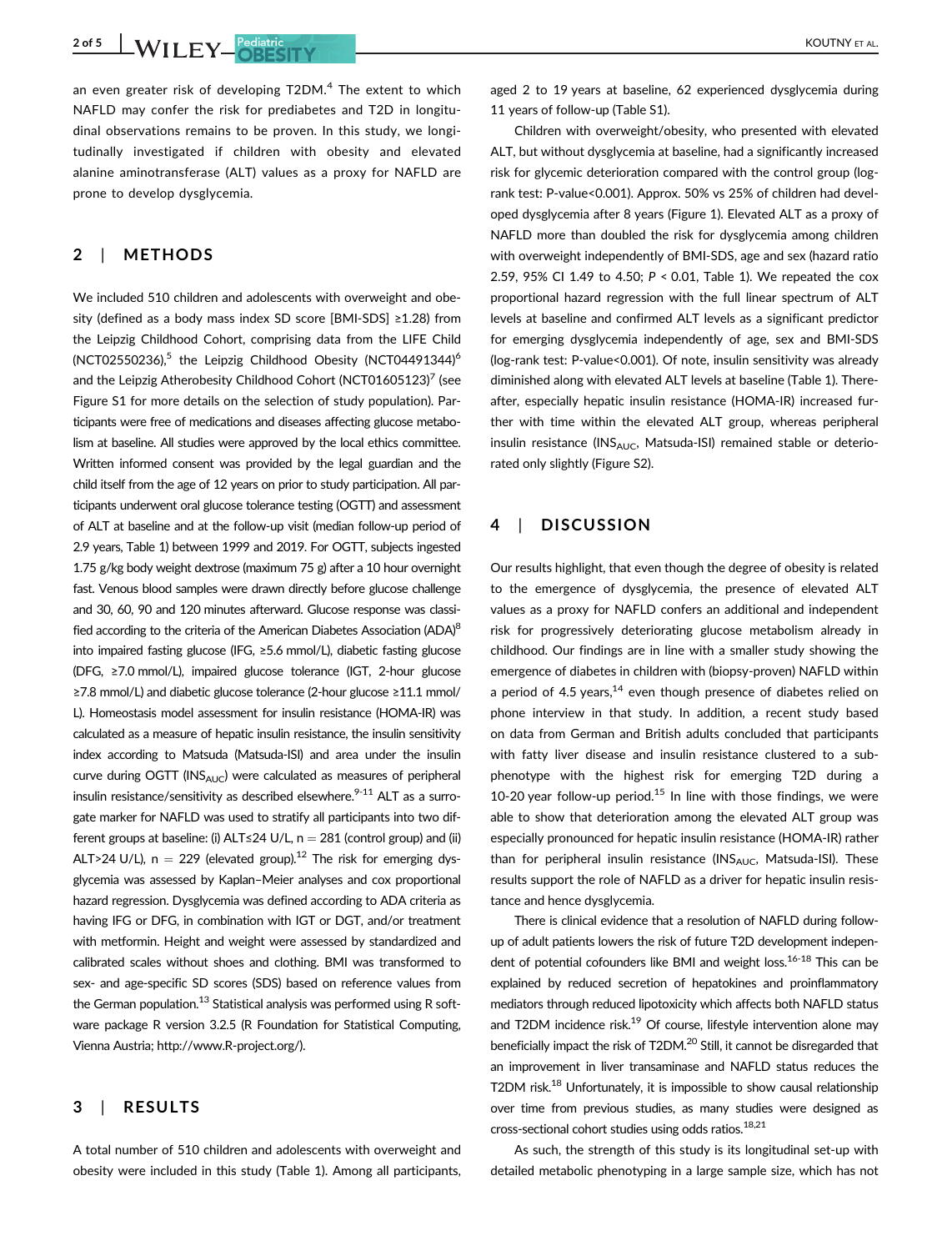TABLE 1 Characteristics of patients at baseline and cox proportional hazard model

|                                     | Total group                   | Control group (ALT ≤24 U/L) | Elevated group (ALT > 24 U/L) | P-value |
|-------------------------------------|-------------------------------|-----------------------------|-------------------------------|---------|
| No. (%)                             | 510                           | 281 (55.10)                 | 229 (44.90)                   |         |
| Follow-up time, median (IQR), years | 2.07(2.38)                    | 2.18(2.68)                  | 2.01(2.23)                    | 0.05    |
| Age, mean (SD), years               | 11.30 (2.96)                  | 11.80 (3.16)                | 11.15 (3.08)                  | 0.04    |
| No. male (%)                        | 227 (44.51)                   | 104 (37.14)                 | 123 (53.48)                   | 0.54    |
| BMI-SDS, mean (SD)                  | 2.47(0.55)                    | 2.42(0.54)                  | 2.55(0.56)                    | < 0.001 |
| ALT, mean (SD), U/L                 | 23.40 (22.73)                 | 18.60 (3.73)                | 33.89 (27.63)                 | < 0.001 |
| Fasting glucose, mean (SD), mmol/L  | 5.17(0.46)                    | 5.18 (0.47)                 | 5.16(0.46)                    | 0.36    |
| 2-hour glucose, mean (SD), mmol/L   | 6.56(1.18)                    | 6.44(1.08)                  | 6.63(1.26)                    | < 0.001 |
| HOMA-IR, mean (SD)                  | 3.13(3.23)                    | 2.75(1.83)                  | 3.71(4.27)                    | < 0.001 |
| Matsuda-ISI, mean (SD)              | 2.54(2.41)                    | 3.17(2.56)                  | 1.98(2,05)                    | < 0.001 |
| $INS_{AUC}$ mean (SD), pmol/L x h   | 1417.68 (1597.51)             | 1174.75 (894.70)            | 1808.23 (2065.41)             | < 0.001 |
|                                     | Cox proportional hazard model |                             |                               |         |
|                                     | Simple regression             |                             | Multiple regression           |         |
|                                     | <b>HR (95% CI)</b>            | p-value                     | <b>HR (95% CI)</b>            | p-value |
| Elevated $ALT = yes$                | 2.32 (1.39-3.88)              | < 0.001                     | 2.59 (1.49-4.50)              | < 0.001 |
| Age, per year                       | $1.12(1.03-1.22)$             | < 0.001                     | $1.16(1.07-1.27)$             | < 0.001 |
| <b>BMI-SDS</b>                      | 1.38 (0.92-2.04)              | 0.12                        | 1.28 (0.83-1.98)              | 0.26    |
| $Sex = male$                        | $0.93(0.56 - 1.55)$           | 0.79                        | $0.86(0.51 - 1.47)$           | 0.59    |

Note: Statistical differences between the control and elevated group at baseline were determined by Wilcoxon rank-sum test. SI conversion factors: To convert ALT to μkat/L, multiply values by 0.0167. Hazard ratios (HRs) regarding the onset of glycemic failure were calculated with cox proportional hazard regression for each indicated predictor in an univariate model and for all predictors together in a multivariable model. CI, confidence interval; HOMA-IR, homeostasis model assessment for insulin resistance,  $\text{INS}_{\text{AllC}}$ , area under the insulin curve during OGTT, IQR, interquartile range, SD, standard deviation, Matsuda-ISI, insulin sensitivity index according to Matsuda during OGTT.





been performed in children for this objective before. The statistical analysis of this study considers other risk factors showing a causal relationship between elevated ALT values and impaired glucose metabolism independent of risk factors like BMI-SDS, age and sex. As a weakness, the single measurement of ALT without an additional imaging may be suboptimal for the diagnosis of NAFLD. The gold standard to diagnose NAFLD would be a biopsy, which is, however, not easily accessible test due to the risk of possible complications

especially in children.<sup>22</sup> However, it has been shown that the applied ALT cutoff has a sufficient concordance with the presence of NAFLD and provides a high sensitivity and sufficient specificity for NAFLD.<sup>12</sup> Also, the result of the present study is more useful in clinical practice because transaminase values are easily accessible even in the primary care. As another limitation, we used only a single OGTT for the assessment of dysglycemia. Therefore, we required two pathological OGTT criteria (eg, both IFG and IGT) in our analysis for the diagnosis

 $\overline{\text{Eddatic}}$   $\text{WII FV}$  3 of 5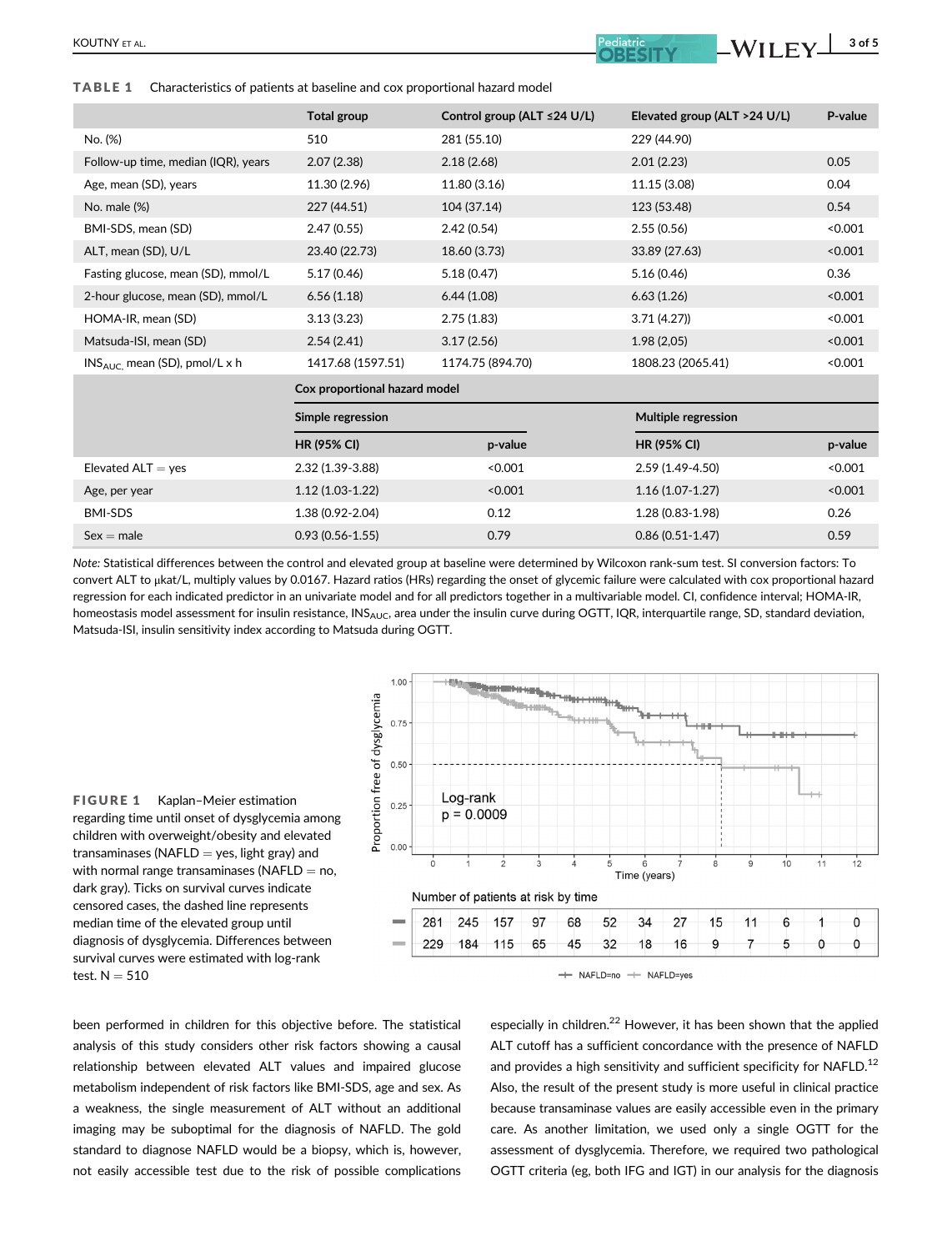**4 of 5 WILEY Pediatric KOUTNY ET AL.** 

of (pre)diabetes, which is in line with current ADA guidelines. Furthermore, we have not considered additional risk factors for glycemic failure, for example, family history, physical activity, dietary habits or changes in the transaminase status over time. The next step could be the evaluation of a decision diagram for physicians at which ALT value children with obesity should undergo screening for impaired glucose metabolism. Further clinical research is warranted to test if a resolution of NAFLD reduces the risk of future T2D in children.

In conclusion, children with elevated ALT values as a proxy for NAFLD are more than two times more likely to progress to a prediabetic state within less than 10 years implying that elevated ALT values in the absence of other causes of underlying hepatopathies are an independent risk factor for early deterioration of glucose metabolism already in childhood. Hence, NAFLD should be addressed as a risk factor and therapeutic target in children with obesity.

## ACKNOWLEDGEMENTS

This work was supported by the German Research Foundation for the Clinical Research Center "Obesity Mechanisms" (grant CRC1052/1 C05); the Federal Ministry of Education and Research, Germany (grants FKZ 01EO1001 and FKZ 01EO1501; Integrated Research and Treatment Center, Adiposity Diseases; and grant 01GL1906 for the SUCCEED project) and Leipzig Research Center for Civilization Diseases (LIFE Child), University of Leipzig, which was supported by the European Union, the European Regional Development Fund, and the Free State of Saxony within the framework of the excellence initiative. Furthermore, AK acknowledges support by the German Diabetes Association (DDG), and RS was funded by the joint Clinician Scientist Programme of the Medical Faculty and the Helmholtz Institute for Metabolic, Obesity and Vascular Research of the Helmholtz Zentrum München at the University of Leipzig.

## CONFLICT OF INTEREST

The authors have no conflicts of interest relevant to this article to disclose.

## AUTHOR CONTRIBUTIONS

Florian Koutny and Robert Stein were involved in the study design, statistical analysis, generation of figures and tables, data interpretation and writing and reviewing the manuscript. Daniel Weghuber was involved in the study design, data interpretation as well as editing and reviewing the manuscript. Antie Körner was involved in the study design and data interpretation, supervising data collection, funding acquisition and editing and reviewing the manuscript. Wieland Kiess was involved in supervising data collection, funding acquisition and editing and reviewing the manuscript. All authors approved the final manuscript as submitted and agree to be accountable for all aspects of the work.

## **ORCID**

Florian Koutny D<https://orcid.org/0000-0002-9446-2710> Robert Stein <https://orcid.org/0000-0003-0896-9943> Antje Körner D<https://orcid.org/0000-0001-6001-0356>

#### **REFERENCES**

- 1. Geserick M, Vogel M, Gausche R, et al. Acceleration of BMI in early childhood and risk of sustained obesity. N Engl J Med. 2018;379(14): 1303-1312.<https://doi.org/10.1056/NEJMoa1803527>.
- 2. Hannon TS, Arslanian SA. The changing face of diabetes in youth: lessons learned from studies of type 2 diabetes. Ann N Y Acad Sci. 2015; 1353:113-137. [https://doi.org/10.1111/nyas.12939.](https://doi.org/10.1111/nyas.12939)
- 3. Newton KP, Hou J, Crimmins NA, et al. Prevalence of prediabetes and type 2 diabetes in children with nonalcoholic fatty liver disease. JAMA Pediatr. 2016;170(10):e161971. [https://doi.org/10.](https://doi.org/10.1001/jamapediatrics.2016.1971) [1001/jamapediatrics.2016.1971](https://doi.org/10.1001/jamapediatrics.2016.1971).
- 4. Koutny F, Weghuber D, Bollow E, et al. Prevalence of prediabetes and type 2 diabetes in children with obesity and increased transaminases in European German-speaking countries. Analysis of the APV initiative. Pediatr Obes. 2020;15(4):e12601. [https://doi.org/10.1111/](https://doi.org/10.1111/ijpo.12601) [ijpo.12601](https://doi.org/10.1111/ijpo.12601).
- 5. Poulain T, Baber R, Vogel M, et al. The LIFE Child study: a population-based perinatal and pediatric cohort in Germany. Eur J Epidemiol. 2017;32(2):145-158. [https://doi.org/10.1007/s10654-](https://doi.org/10.1007/s10654-016-0216-9) [016-0216-9](https://doi.org/10.1007/s10654-016-0216-9).
- 6. Stanik J, Kratzsch J, Landgraf K, et al. Concordance of bioactive vs. total immunoreactive serum leptin levels in children with severe early onset obesity. PLoS One. 2017;12(5):e0178107. [https://doi.org/](https://doi.org/10.1371/journal.pone.0178107) [10.1371/journal.pone.0178107](https://doi.org/10.1371/journal.pone.0178107).
- 7. Landgraf K, Friebe D, Ullrich T, et al. Chemerin as a mediator between obesity and vascular inflammation in children. J Clin Endocrinol Metab. 2012;97(4):E556-E564. [https://doi.org/10.1210/jc.](https://doi.org/10.1210/jc.2011-2937) [2011-2937](https://doi.org/10.1210/jc.2011-2937).
- 8. American Diabetes Association. Classification and diagnosis of diabetes:. Diabetes Care. 01 2019;42(Suppl 1):S13-S28. [https://doi.org/10.](https://doi.org/10.2337/dc19-S002) [2337/dc19-S002](https://doi.org/10.2337/dc19-S002)
- 9. Tam CS, Xie W, Johnson WD, Cefalu WT, Redman LM, Ravussin E. Defining insulin resistance from hyperinsulinemic-euglycemic clamps. Diabetes Care. 2012;35(7):1605-1610. [https://doi.org/10.2337/dc11-](https://doi.org/10.2337/dc11-2339) [2339](https://doi.org/10.2337/dc11-2339).
- 10. Matsuda M, DeFronzo RA. Insulin sensitivity indices obtained from oral glucose tolerance testing: comparison with the euglycemic insulin clamp. Diabetes Care. 1999;22(9):1462-1470. [https://doi.org/10.](https://doi.org/10.2337/diacare.22.9.1462) [2337/diacare.22.9.1462.](https://doi.org/10.2337/diacare.22.9.1462)
- 11. Imbeault P, Alméras N, Richard D, Després JP, Tremblay A, Mauriège P. Effect of a moderate weight loss on adipose tissue lipoprotein lipase activity and expression: existence of sexual variation and regional differences. Int J Obes Relat Metab Disord. 1999;23(9): 957-965. [https://doi.org/10.1038/sj.ijo.0801025.](https://doi.org/10.1038/sj.ijo.0801025)
- 12. Schwimmer JB, Dunn W, Norman GJ, et al. SAFETY study: alanine aminotransferase cutoff values are set too high for reliable detection of pediatric chronic liver disease. Gastroenterology. 2010;138(4): 1357-1364.<https://doi.org/10.1053/j.gastro.2009.12.052>.
- 13. Kromeyer-Hauschild K, Wabitsch M, Kunze D, et al. Perzentile für den Body-mass- Index für das Kindes- und Jugendalter unter Heranziehung verschiedener deutscher Stichproben. Monatsschr Kinderheilkd 2001;149:807-18.
- 14. Cioffi CE, Welsh JA, Cleeton RL, et al. Natural history of NAFLD diagnosed in childhood: a single-center study. Children (Basel) 2017;4(5): 1-11.<https://doi.org/10.3390/children4050034>.
- 15. Wagner R, Heni M, Tabák AG, et al. Pathophysiology-based subphenotyping of individuals at elevated risk for type 2 diabetes. Nat Med. 2021;27(1):49-57. [https://doi.org/10.1038/s41591-020-](https://doi.org/10.1038/s41591-020-1116-9) [1116-9.](https://doi.org/10.1038/s41591-020-1116-9)
- 16. Fukuda T, Hamaguchi M, Kojima T, et al. Transient remission of nonalcoholic fatty liver disease decreases the risk of incident type 2 diabetes mellitus in Japanese men. Eur J Gastroenterol Hepatol. 2016;28(12):1443-1449. [https://doi.org/](https://doi.org/10.1097/MEG.0000000000000736) [10.1097/MEG.0000000000000736](https://doi.org/10.1097/MEG.0000000000000736).